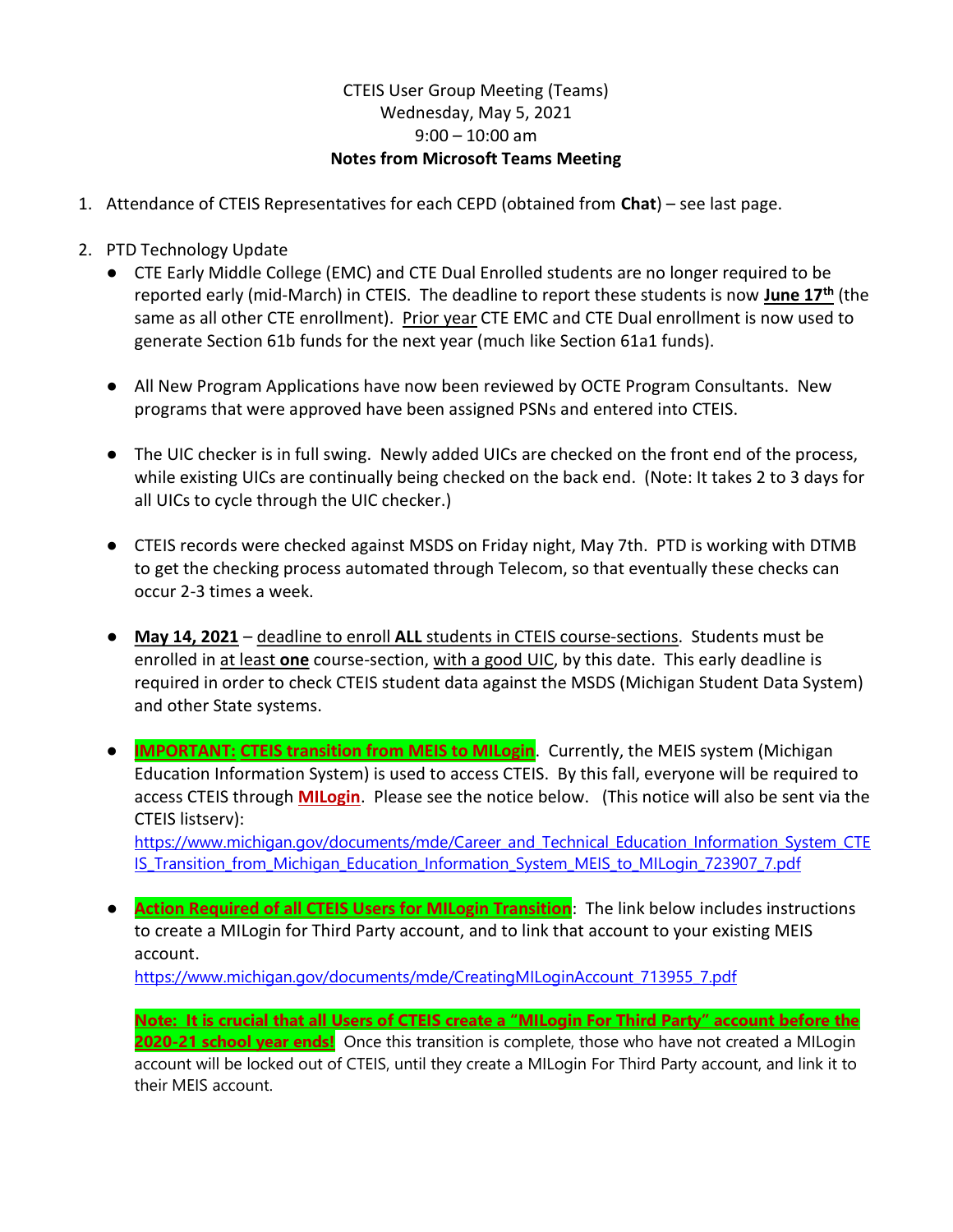- PTD is working to rebuild infrastructure; rebuild existing reports; create new reports; as well as expand reports and dash boards to accommodate Perkins V reporting requirements. To the extent possible, PTD will also include the ability to export the data into Excel.
- Training webinar for Fiscal Agents and CEPD Administrators a new combined training is scheduled for June  $9<sup>th</sup>$ . This training will include the responsibilities, roles, and tasks of Fiscal Agents and CEPD Administrators.
- 3. Questions and Discussion
	- Shelley Hills asked if the dates that the MSDS match will be run, could be posted on the CTEIS website.

 Currently, it is difficult to predict when MSDS matches will happen – until the matching system can be automated to occur at regular intervals. PTD is working with DTMB to resolve this issue.

- DyAnn asked if there is a way to distinguish between the existing approved credentials, and the supplemental credentials that were recently added to the list. Doug indicated that it may be possible to highlight the newly added credentials on the Excel spreadsheet (posted in CTEIS), or send out a spreadsheet (via listserv) with the newly added credentials highlighted.
- Steven asked if credentials for the 7 CIP Codes that are currently being restructured through the Career Pathway Grants committees, will be required to be reported in 2020-21 or 2021-22 credentials.

 Yincheng indicated that the credentials for these 7 CIP Codes have been added to the supplemental list, so districts may report them if students earn them in 2020-21, but districts won't be required to report them until 2021-22 (which will be counted as 5S1 in 2022-23).

- For additional information concerning credentials, please see the May 10, 2021 communication from Dr. Pyles. https://www.michigan.gov/documents/mde/2021-006 Credential Update for Perkins V Reporting 724705 7.pdf
- Shannon indicated that the all the enrollment reports (X0503, X0506, Unduplicated Enrollment and Termination Report, and the Program Enrollment and Completion Report) seem to be unduplicated – even those that (in the past) were duplicated. Doug will look into this and ensure that the data reflected on these reports, align with each report's definition (in terms of duplication).
- Kathleen asked if a student was required to have a WBL experience to be a completer. Questions regarding program requirements should be directed to the appropriate program consultant. Program consultant contact information can be found on the OCTE here: https://www.michigan.gov/documents/mde/Career\_Cluster\_and\_CIP\_Codes\_by\_Consultant\_699744\_7.pdf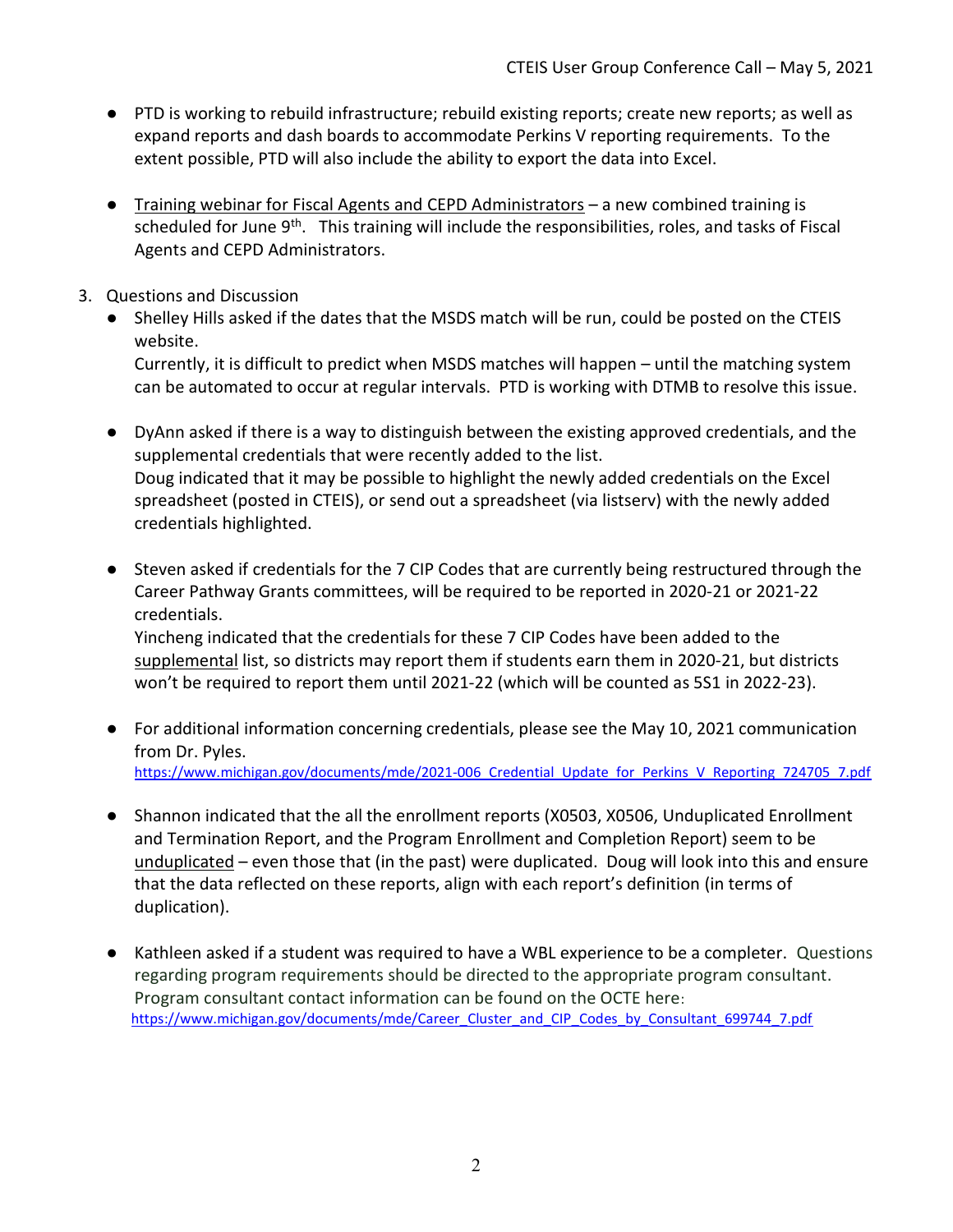As Always... We encourage the CTEIS User Group, as representatives for their CEPD, to share information gleaned from these conference calls with other CTEIS Users in your respective CEPDs. Forwarding the Notes and information received from the conference calls is a good way to keep everyone informed, and may help to reduce problems, concerns, and errors.

Please see the PTD Technology website below for Minutes of past conference calls and additional information. http://support.cteis.com/Resources/User-Groups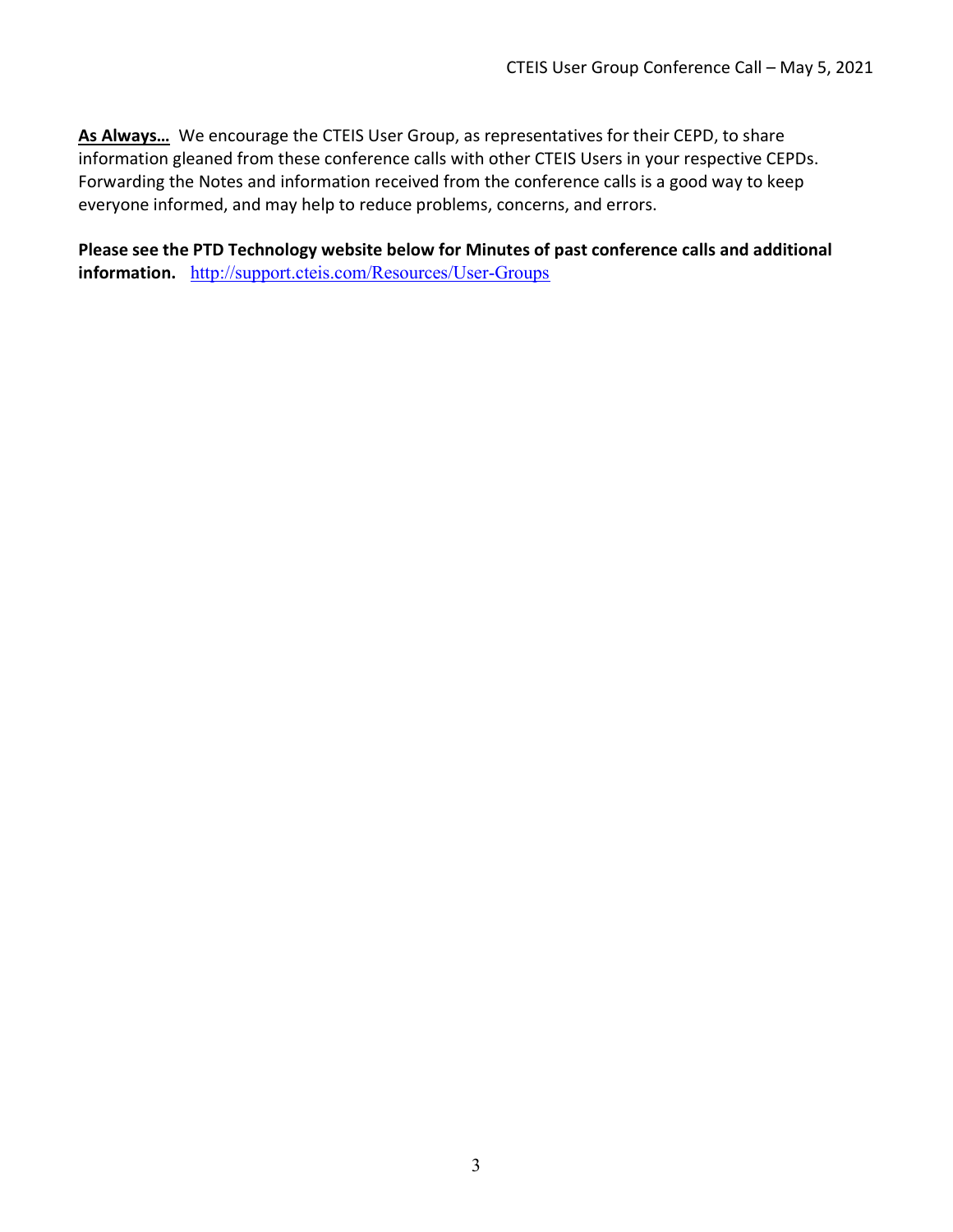## CTEIS User Group Attendance

| *Note: If you participated in the May 5, 2021 Microsoft Teams meeting, and your CEPD is not checked, |  |
|------------------------------------------------------------------------------------------------------|--|
| please email Joan Church to be added to the attendance list.                                         |  |

| <b>CEPD</b> | <b>Last Name</b> | <b>First Name</b> | Representative | 9-16-2020 | 11-18-2020  | 1-20-2021 | 3-10-2021 | 5-5-2021 |  |  |  |  |
|-------------|------------------|-------------------|----------------|-----------|-------------|-----------|-----------|----------|--|--|--|--|
| 01          | O'Leary          | Dawn              |                |           |             |           |           |          |  |  |  |  |
| 02          | Norkol           | Jennifer          |                |           |             |           |           |          |  |  |  |  |
| 03          | Chartier         | Sadie             |                |           |             |           |           |          |  |  |  |  |
| 04          | Peterson         | Danielle          |                |           |             |           |           |          |  |  |  |  |
| 05          | Miron            | Jennie            |                |           |             |           |           |          |  |  |  |  |
| 06          | Roy              | Patti             |                |           |             |           |           |          |  |  |  |  |
| 07          | Sanderson        | Hannah            |                |           |             |           |           |          |  |  |  |  |
| 08          | Jaroneski        | Debbie            |                |           |             |           |           |          |  |  |  |  |
| 09          | Kania            | Angie             |                |           |             |           |           |          |  |  |  |  |
| 10          | Tennant          | Colleen           |                |           |             |           |           |          |  |  |  |  |
| 11          | Smolarz          | Lyndsay           |                |           |             |           |           |          |  |  |  |  |
| 12          | Young            | Jay               |                |           |             |           |           |          |  |  |  |  |
| 13          | Hammond          | Stacy             |                |           |             |           |           |          |  |  |  |  |
| 14          | <b>Teske</b>     | Jocelyn           |                |           |             |           |           |          |  |  |  |  |
| 15          | Brewer           | Katelynne         |                |           |             |           |           |          |  |  |  |  |
| 16          | VanDenBoom       | Lori              |                |           |             |           |           |          |  |  |  |  |
| 17          | O'Keefe          | Lesia             |                |           |             |           |           |          |  |  |  |  |
| 18          | Deans            | Kim               |                |           |             |           |           |          |  |  |  |  |
| 19          | Nun              | Jodie             |                |           |             |           |           |          |  |  |  |  |
| 20          | <b>Jefferies</b> | Kris              |                |           |             |           |           |          |  |  |  |  |
| 21          | Ferrier          | Ashley            |                |           |             |           |           |          |  |  |  |  |
| 22          | Gerlach          | Sharon            | Х              |           | $\boxtimes$ | $\bowtie$ |           |          |  |  |  |  |
| 23          | Wright           | Becky             |                |           |             |           |           |          |  |  |  |  |
| 24          | Higgins          | Terri             |                |           |             |           |           |          |  |  |  |  |
| 25          | Gordon           | Shelli            |                |           |             |           |           |          |  |  |  |  |
| 26          | Navarro          | Tracy             |                |           |             |           |           |          |  |  |  |  |
| 27          | Genaw            | Tammy             |                |           |             |           |           |          |  |  |  |  |
| 28          | Ball             | Kristen           |                |           |             |           |           |          |  |  |  |  |
| 29          | Villarreal       | Norma             |                |           |             |           |           |          |  |  |  |  |
| 30          | Nixon            | Nicole            |                |           |             |           |           |          |  |  |  |  |